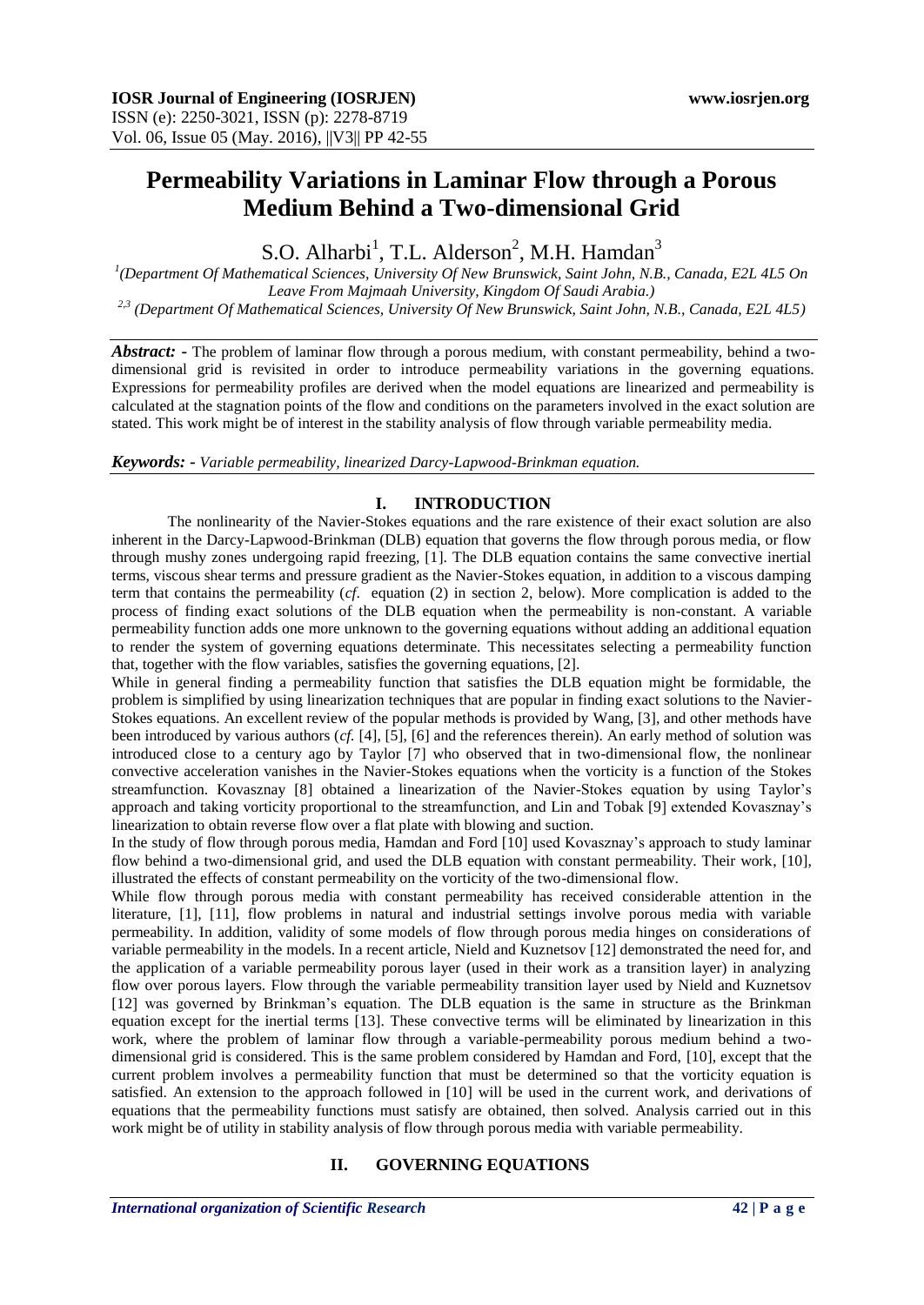Consider the flow through a porous medium of the type where the Darcy-Lapwood-Brinkman (DLB) equation is valid; that is, one in which viscous shear and macroscopic inertia are important. The flow of an incompressible fluid through the medium is governed by the equations of continuity and momentum, given by,  $\left[ \frac{13}{2} \right]$ :

$$
\nabla \bullet \vec{v} = 0 \tag{1}
$$

$$
\rho(\vec{v} \bullet \nabla)\vec{v} = -\nabla p + \mu^* \nabla^2 \vec{v} - \frac{\mu}{k} \vec{v}
$$
 (2)

where  $\vec{v}$  is the velocity vector field,  $\vec{p}$  is the pressure,  $\vec{\rho}$  is the fluid density,  $\mu$  is the viscosity of the base fluid,  $\mu^*$  is the effective viscosity of the fluid as it occupies the porous medium, k is the permeability (considered here a scalar function of position),  $\nabla$  is the gradient operator and  $\nabla^2$  is the laplacian. In the absence of definite information about the relationship between  $\mu^*$  and  $\mu$ , we will take  $\mu^* = \mu$  in this work. Considering the flow in two space dimensions, *x* and *y*, we take  $\vec{v} = (u, v)$ ,  $k = k(x, y)$  and  $p = p(x, y)$ .

The equation of continuity can be written as:

$$
u_x + v_y = 0 \tag{3}
$$

and momentum equations can be expressed in the *x*- and *y*-directions, respectively, as:

$$
\rho([u+u_0]u_x + vu_y) = -P_x + \mu \nabla^2 u - \frac{\mu}{k} u \tag{4}
$$

$$
\rho \left( [u + u_0] v_x + v v_y \right) = -P_y + \mu \nabla^2 v - \frac{\mu}{k} v \tag{5}
$$

where  $u_0$  is the average velocity in the x-direction.

The governing equations (3), (4), and (5) are conveniently expressed in vorticity-velocity form as follows. Letting  $\xi$  be the vorticity of the flow, defined as:

$$
\xi = \nabla \times \vec{v} = v_x - u_y \tag{6}
$$

and eliminating the pressure term from equations (4) and (5) by differentiating (4) with respect to *y* and differentiating  $(5)$  with respect to *x*, then subtracting, gives:

$$
[u + u_0] \xi_x + v \xi_y = v \nabla^2 \xi - \frac{v}{k} \xi + v v \frac{k_x}{k^2} - v u \frac{k_y}{k^2}
$$
 (7)

where  $v = \frac{\mu}{\sigma}$  is the kinematic viscosity.  $\rho$ 

Equations (3), (6) and (7) represent three equations to be solved for the unknowns  $u$ ,  $v$  and  $\xi$ . The permeability distribution is yet to be determined. These equations can be rendered dimensionless with respect to a characteristic length L that represents grid spacing, and a characteristic velocity (the average velocity  $u_0$ ) by defining:

$$
U = u/u_0, V = v/u_0, \Omega = \xi L/u_0, X = x/L, Y = y/L, K = k/L^2, \text{Re} = \frac{Lu_0}{v}
$$
 (8)

where Re is Reynolds number. Equations (3), (6) and (7) thus take the following dimensionless forms, respectively:

$$
U_x + V_y = 0 \tag{9}
$$

$$
\Omega = V_x - U_y \tag{10}
$$

$$
[U + 1] \operatorname{Re} \frac{\partial \Omega}{\partial X} + \operatorname{Re} V \frac{\partial \Omega}{\partial Y} = \nabla^2 \Omega - \frac{\Omega}{K} + V \frac{\partial K}{\partial X} \frac{1}{K^2} - U \frac{\partial K}{\partial Y} \frac{1}{K^2}
$$
(11)

It is thus required to solve equations (9), (10) and (11) for the unknowns  $U$ ,  $V$  and  $\Omega$ , for a given dimensionless permeability distribution.

#### **III. SOLUTION METHODOLOGY**

Hamdan and Ford [10] and the references therein discussed the following ways to linearize the vorticity equation when permeability is constant:

*International organization of Scientific Research* 43 | P a g e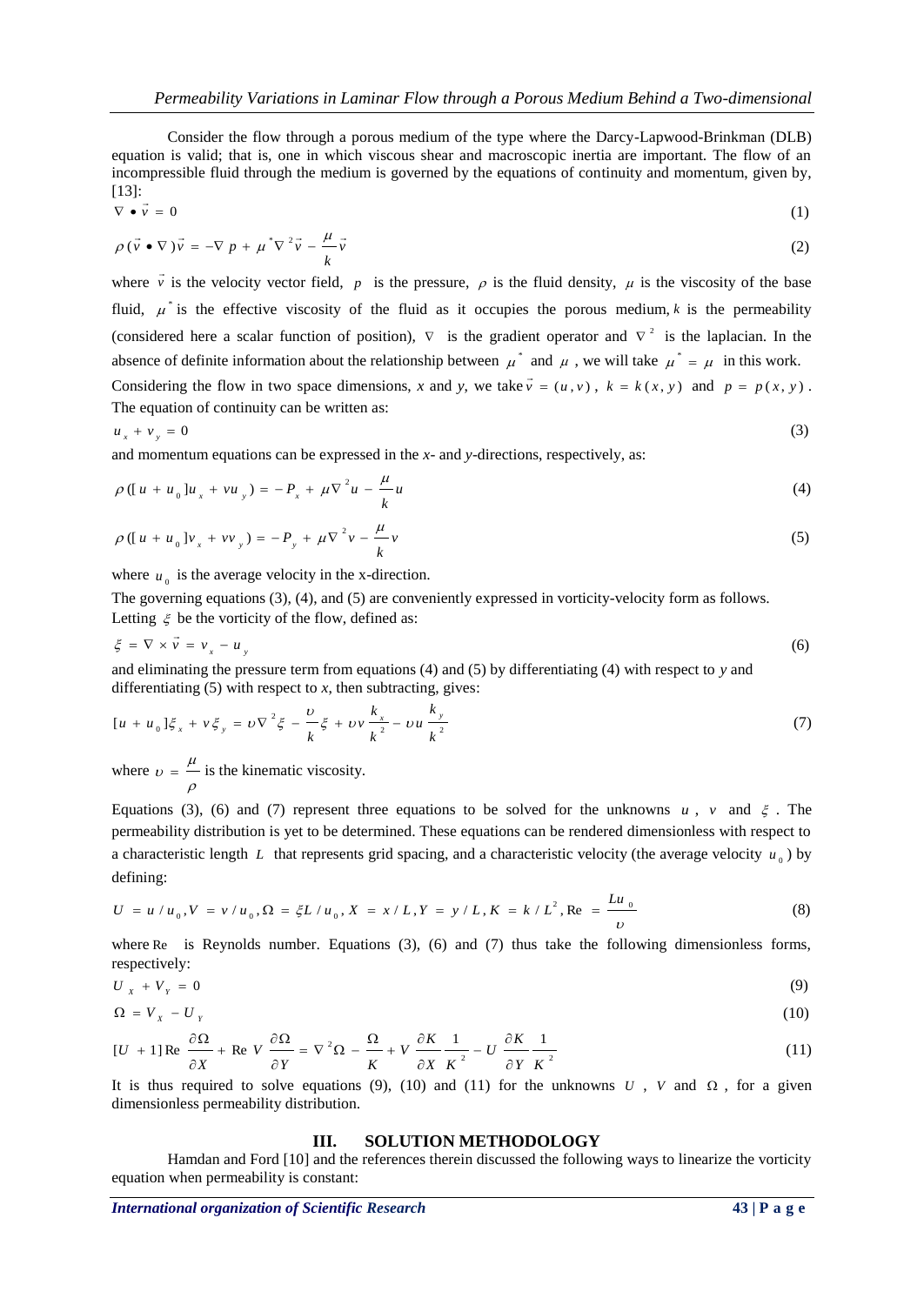(1) If inertial terms are small compared with viscous effects, then Reynolds number is small and the vorticity equation is reduced to a linear equation.

(2) If changes in velocity are small compared with the average velocity, the quadratic terms may be neglected. Due to variations of permeability, as can be seen from equation (11), the second linearization approach is followed in this work. Assuming that the changes in velocity are small compared with the average velocity, we neglect the quadratic terms and set:

$$
U\frac{\partial\Omega}{\partial X} + V\frac{\partial\Omega}{\partial Y} = 0\tag{12}
$$

Equation (11) is then reduced to:

$$
\operatorname{Re}\,\frac{\partial\Omega}{\partial X} = \nabla^2\Omega - \frac{\Omega}{K} + V\,\frac{\partial K}{\partial X}\frac{1}{K^2} - U\,\frac{\partial K}{\partial Y}\frac{1}{K^2}
$$
\n<sup>(13)</sup>

Now, if the changes in velocity are not small, then we attempt to find solutions for which the quadratic terms vanish, and (12) holds.

In order to facilitate the solution to equations (9), (10) and (13), we introduce the dimensionless streamfunction of the flow,  $\Psi(X, Y)$ , the existence of which is implied by the dimensionless equation of continuity (9), and defined in terms of the dimensionless velocity components by:

$$
U = \Psi_{Y} \tag{14}
$$

$$
V = -\Psi_x \tag{15}
$$

Using (14) and (15) in (10), the following streamfunction equation is obtained:

$$
\nabla^2\Psi = -\Omega
$$

and

The equations to be solved are therefore the streamfunction equation (16) and the vorticity equation (13). Velocity components can then be evaluated from (15) and (16).

(16)

Assuming that the streamfunction is of the periodic form:

$$
\Psi = F(X) \sin(\ 2\pi Y) \tag{17}
$$

where  $F(X)$  is to be determined, then the velocity components and vorticity take the following forms, respectively:

$$
U = \Psi_{Y} = 2\pi F(X) \cos(2\pi Y) \tag{18}
$$

$$
V = -\Psi_{X} = -F'(X)\sin(2\pi Y) \tag{19}
$$

$$
\Omega = \left[4\pi^2 F(X) - F''(X)\right] \sin(2\pi Y) \tag{20}
$$

Substituting (18), (19) and (20) in (12) yields:

$$
[F'(X)F''(X) - F(X)F'''(X)]\pi \sin(4\pi Y) = 0
$$
\n(21)

Equation (21) is satisfied when  $Y = \ddot{ } \cdot ; n = 0,1,2,3,...$ 4  $Y = \frac{n}{n}$ ;  $n = 0, 1, 2, 3, ...$ , or when:

| $F'(X) F''(X) - F(X) F'''(X) = 0$                               | (22) |
|-----------------------------------------------------------------|------|
| $\mathbf{r}$ and $\mathbf{r}$ and $\mathbf{r}$ and $\mathbf{r}$ |      |

Equation (22) can be written in the form:

$$
\frac{F'(X)}{F(X)} = \frac{F'''(X)}{F''(X)}\tag{23}
$$

which, upon integrating once and simplifying, gives:

$$
cF''(X) = F(X)
$$
  
where *c* is an arbitrary constant. (24)

Equation (24) is satisfied by  $F(X)$  of the form:

$$
F(X) = Ae^{ax}
$$
\n(25)  
\nwhere A and  $\alpha$  are constants.  
\nUsing (25) in (17) gives:  
\n
$$
\Psi = Ae^{ax} \sin(2\pi Y)
$$
\nand using (26) in (18), (19) and (20) yields, respectively:  
\n
$$
U = 2\pi Ae^{ax} \cos(2\pi Y)
$$
\n(27)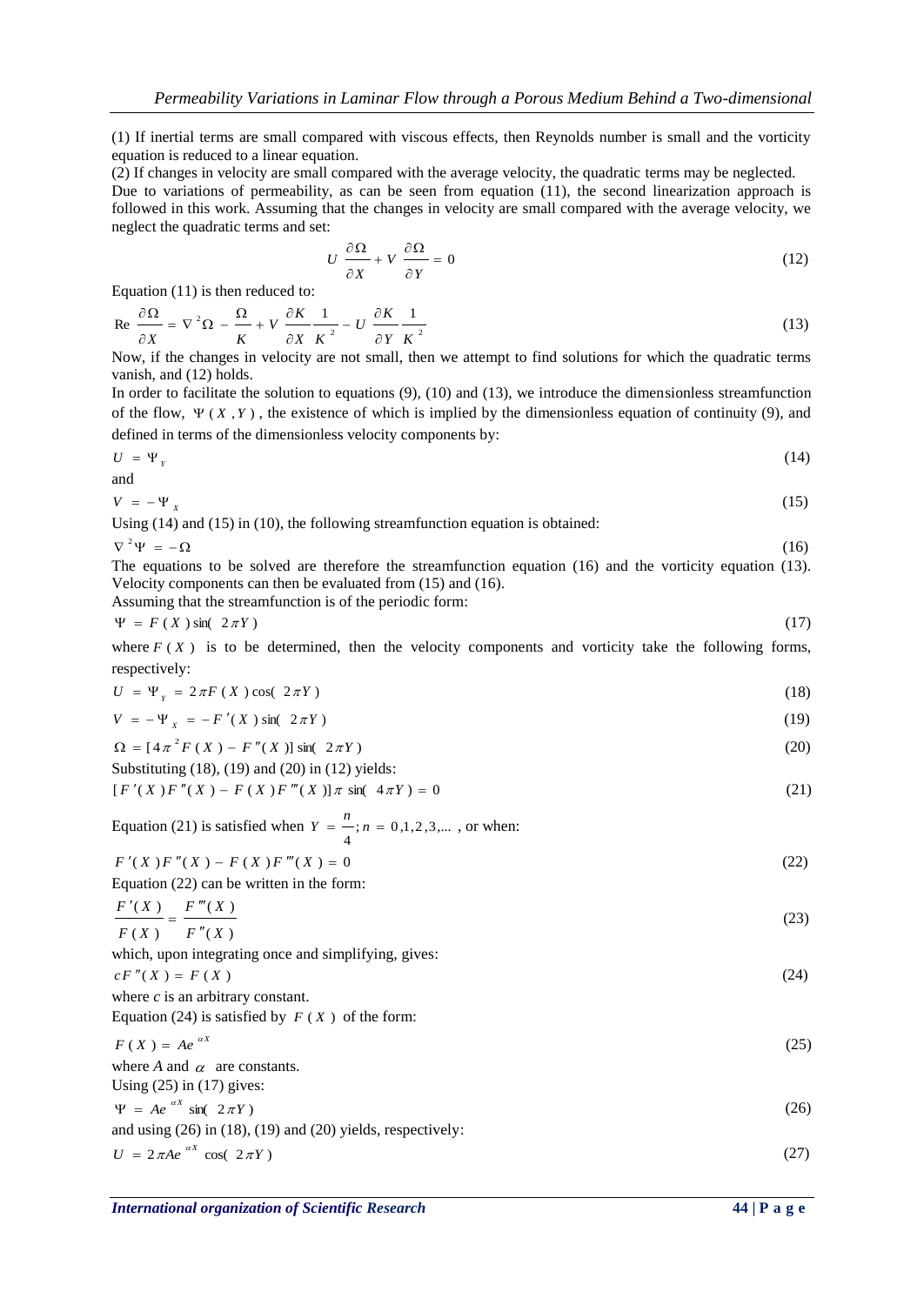$$
V = -\alpha A e^{-\alpha X} \sin(2\pi Y) \tag{28}
$$

$$
\Omega = [4\pi^2 - \alpha^2] A e^{\alpha X} \sin(\ 2\pi Y) = [4\pi^2 - \alpha^2] \Psi
$$
 (29)

For the case of flow through porous media with constant permeability, [10], it was argued that equation (29) gives the vorticity in terms of the streamfunction, by virtue of its definition, and is not based on solving the vorticity equation (equation  $(13)$  with constant permeability). The choice of  $F(X)$  was based on the satisfaction of (12), while the solution for vorticity must satisfy both (12) and (13). Hence, the form of vorticity is determined by (29), namely:

$$
\Omega = G(X) \sin(2\pi Y) \tag{30}
$$

where  $G(X)$  is a function to be determined by substituting (30) in (13) when permeability is constant.

Since in the current work the permeability is a variable function of position, the above process of solving (13) while implementing (30) is cumbersome. We modify the above approach by taking (29) to represent the solution for vorticity and find the permeability distribution that satisfies (13) when vorticity is given by (29).

In order to determine the permeability distribution that guarantees that the vorticity given by (29) satisfies the vorticity equation (13), equations  $(27)$ ,  $(28)$  and  $(29)$  are substituted in  $(13)$  to get:

$$
\text{Re } \alpha + [4\pi^2 - \alpha^2] = -\frac{1}{K} - \frac{\alpha}{[4\pi^2 - \alpha^2]} \frac{\partial K}{\partial X} \frac{1}{K^2} - \frac{2\pi \cot(2\pi Y)}{[4\pi^2 - \alpha^2]} \frac{\partial K}{\partial Y} \frac{1}{K^2} \tag{31}
$$

Equation (31) is solved for the cases of  $K = K(X)$  only, and  $K = K(Y)$  only.

**Case 1:**  $K = K(X)$ 

Equation (31) in this case reduces to

Re 
$$
\alpha + [4\pi^2 - \alpha^2] = (-\frac{1}{K}) - \frac{\alpha}{[4\pi^2 - \alpha^2]} \frac{d}{dX} (\frac{-1}{K})
$$
 (32)

which is a linear, first order ordinary differential equation in the unknown *K* <sup>-1</sup> Integration factor, *I.F.*, is given

by:

$$
I.F. = \exp\left\{-\frac{4\pi^2 - \alpha^2}{\alpha}X\right\}
$$
\n(33)

and solution given by

$$
K = \frac{-1}{\alpha \text{ Re} + 4\pi^2 - \alpha^2 + C_1 \exp\left\{-\frac{4\pi^2 - \alpha^2}{\alpha}X\right\}}
$$
(34)

where  $C_1$  is an arbitrary constant.

**Case 2:**  $K = K(Y)$ 

Equation (31) in this case reduces to

Re 
$$
\alpha + [4\pi^2 - \alpha^2] = (-\frac{1}{K}) - \frac{2\pi \cot(2\pi Y)}{[4\pi^2 - \alpha^2]} \frac{d}{dY} (\frac{-1}{K})
$$
 (35)

which is a linear, first order ordinary differential equation in the unknown *K* <sup>-1</sup> Integration factor, *I.F.*, is given

by:

$$
I.F. = \exp\left[\frac{4\pi^2 - \alpha^2}{4\pi^2} \ln \left| \cos(\left(2\pi Y\right) \right|\right]
$$
\n(36)

and solution given by

$$
K = \frac{-1}{\alpha \text{ Re} + [4\pi^2 - \alpha^2] + C_2 \exp[-\frac{4\pi^2 - \alpha^2}{4\pi^2} \ln \left| \cos(\frac{2\pi Y}) \right|]}
$$
(37)

where  $C_2$  is an arbitrary constant and  $Y \neq -; n = 1, 2, 3, ...$ 4  $Y \neq \frac{n}{n}$ ;  $n = 1, 2, 3, ...$ 

*International organization of Scientific Research* **45 | P a g e**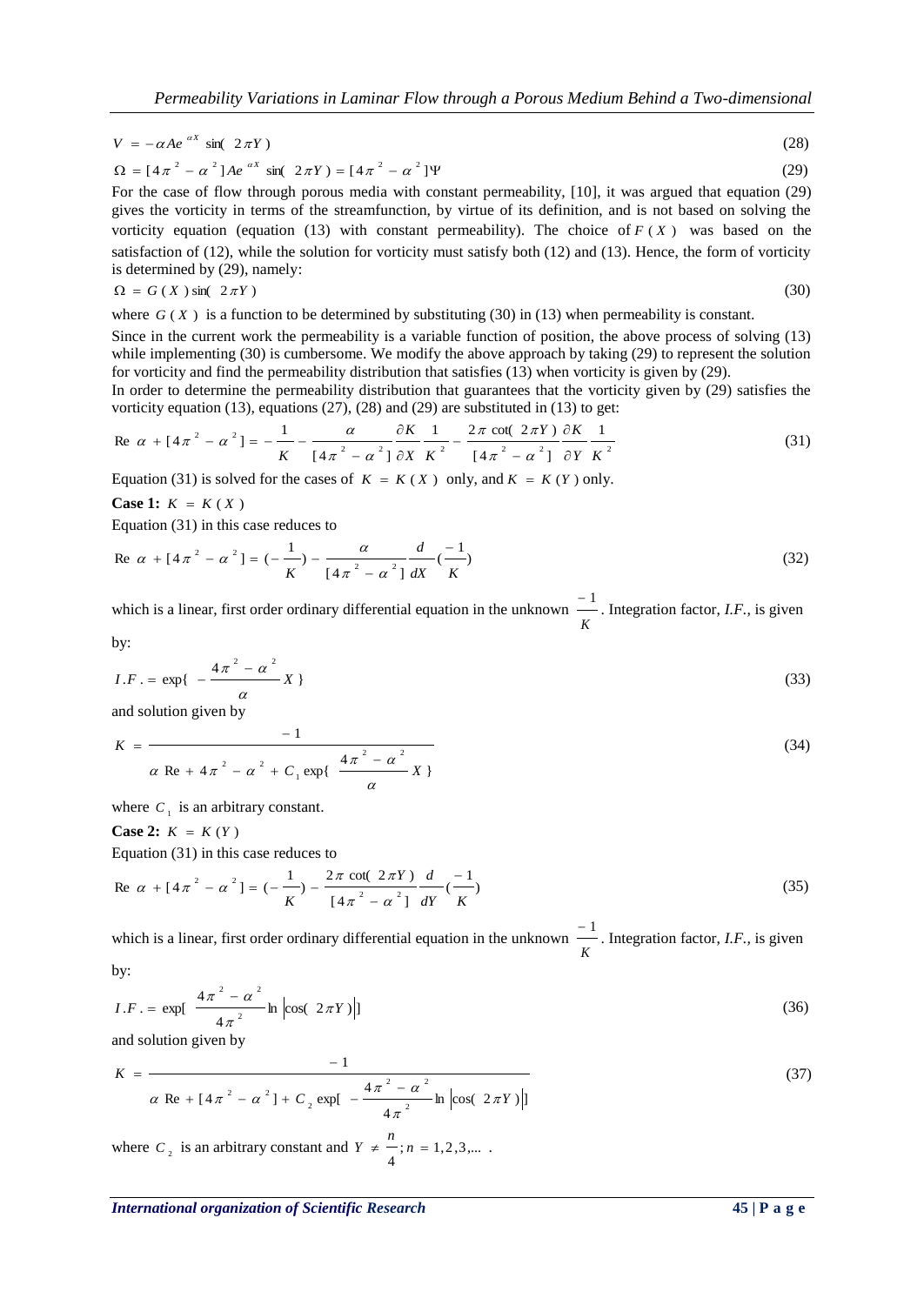#### **IV. Results and Discussion**

# **IV.1. Total Flow**

Equations (26)-(28) represent the solutions for  $\Psi$ , *U*, *V* and  $\Omega$ . The corresponding quantities for the total flow are given by:

$$
U + 1 = 1 + 2\pi A e^{-\alpha X} \cos(2\pi Y) \tag{38}
$$

$$
V = -\alpha A e^{-\alpha X} \sin(2\pi Y) \tag{39}
$$
  
\n
$$
\Psi^* = Y + A e^{-\alpha X} \sin(2\pi Y) \tag{40}
$$

$$
\Omega = [4\pi^2 - \alpha^2]Ae^{-\alpha X}\sin(2\pi Y) \tag{41}
$$

where  $\Psi^*$  (=  $\Psi + \Psi_0$ )  $\Psi^*$  (=  $\Psi$  +  $\Psi_0$ ) is the total streamfunction such that  $\frac{U_1}{U_1} = U + 1$ \*  $= U +$  $\partial$  $\frac{\partial \Psi}{\partial U} = U$ *Y* , and  $\Psi_0$  is the perturbing stream.

#### **IV.2. Stagnation Points**

Stagnation points of the total flow occur where  $V = 0$  and  $U + 1 = 0$ . Locations of the stagnation points are at  $(X, Y) = (0, -); n = 0, 1, 2, 3, ...$ 2  $(X, Y) = (0, \frac{n}{n})$ ;  $n = 0, 1, 2, 3, ...$ , as explained as follows. Taking  $V = 0$  in (39), and noting that

 $\alpha \neq 0$  and  $A \neq 0$ , then sin(  $2 \pi Y$ ) = 0, 2  $Y = \frac{n}{n}$ ;  $n = 0, 1, 2, 3...$  Taking  $U + 1 = 0$  in (38) gives

$$
A = \frac{-1}{2\pi e^{\alpha X} \cos(2\pi Y)}.
$$
 Assuming that stagnation occurs at  $X = 0$  when  $Y = \frac{n}{2}$ , gives  $A = \frac{-1}{2\pi \cos(n\pi)}$ .

Now, if the zero streamline passes through the stagnation point, then  $\Psi^* = 0$  when  $Y = 0$  (that is, when

$$
n = 0 \text{ ), then } A = \frac{-1}{2\pi}. \text{ Taking } A = \frac{-1}{2\pi} \text{ in (38)-(41), gives:}
$$
\n
$$
U + 1 = 1 - e^{\alpha X} \cos(2\pi Y) \tag{42}
$$

$$
V = \frac{\alpha}{2\pi} e^{\alpha X} \sin(2\pi Y) \tag{43}
$$

$$
\Psi^* = Y - \frac{1}{2\pi} e^{\alpha X} \sin(2\pi Y) \tag{44}
$$

$$
\Omega = -[2\pi - \frac{\alpha^2}{2\pi}]e^{\alpha X} \sin(2\pi Y) \tag{45}
$$

#### **IV.3. Determination of Constants**

The value  $2\pi$  $A = \frac{-1}{\sqrt{a}}$ , which appears in the total flow quantities, was determined in the previous

subsection through consideration of stagnation points. It is the same value obtained in [10] for the case flow through a porous medium of constant permeability since the locations of stagnation points are the same for the problem at hand for the cases of constant and variable permeability by virtue of the fact that the streamfunction and velocity components in the total flow are the same.

In the assumption of the form of vorticity function, and in determination in the case of constant permeability, the value of the constant  $\alpha$  was tied to the roots of the auxiliary equation, [10], of the governing ordinary differential equation for  $G(X)$  of equation (30). For the current problem where permeability is non-constant, finding a value for  $\alpha$  may not be as easy, however, there are some restrictions that can be stated as follows:

- (a) In order to have a non-zero vorticity in the flow field, equation (45) suggests that  $\alpha \neq 2\pi$ .
- (b) The permeability functions, equations (34) and (37), tie in Reynolds number,  $\alpha$  and  $C_1$  (or  $C_2$ ). Their values must be chosen such that the permeability at any point in the flow field is positive, hence the following must hold:

$$
\alpha \text{ Re} + 4\pi^2 - \alpha^2 + C_1 \exp\left\{\frac{4\pi^2 - \alpha^2}{\alpha} X\right\} < 0 \tag{46}
$$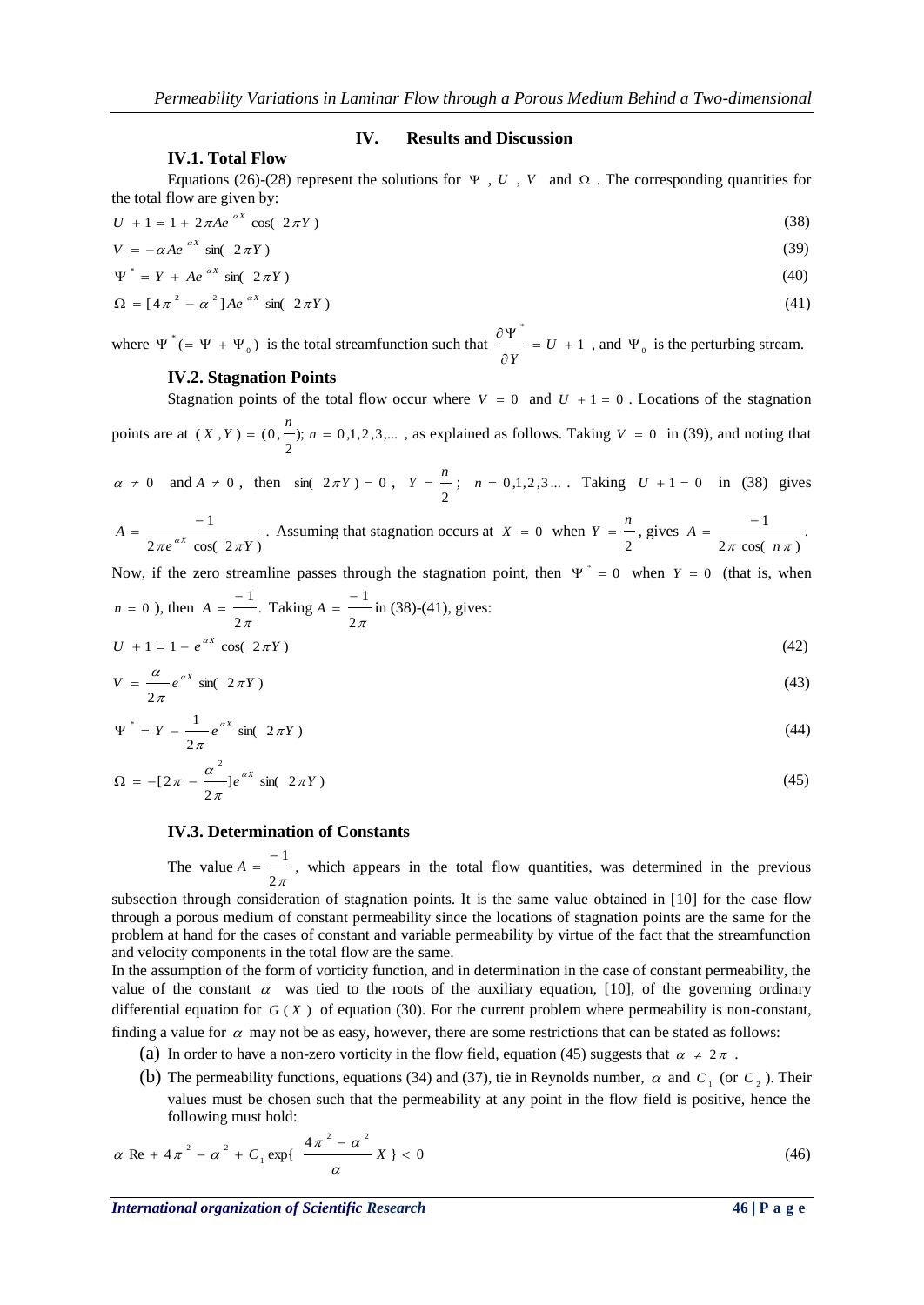$$
\alpha \text{ Re} + [4\pi^2 - \alpha^2] + C_2 \exp\left[-\frac{4\pi^2 - \alpha^2}{4\pi^2} \ln \left| \cos(2\pi Y) \right| \right] < 0 \tag{47}
$$

For instance, if Re = 0 then at the stagnation points  $(X, Y) = (0, -); n = 0, 1, 2, 3, ...$ 2  $(X, Y) = (0, \frac{n}{2})$ ;  $n = 0, 1, 2, 3, ...$ , we must have:

$$
C_1 < \alpha^2 - 4\pi^2
$$
 (48)  
\n
$$
C_2 < \alpha^2 - 4\pi^2
$$
 (49)

#### **IV. Comparison with the Case of Constant Permeability and Kovasnay's Solution**

Kovasnay's approach [8] for Navier-Stokes flow was followed both in this work and in the work of Hamdan and Ford [10] for flow through constant permeability media. Subsequently, the form of the streamfunction (hence the velocity components) is the same in all three studies. Differences occur in the vorticity and permeability.

Kovasnay [8] obtained the following vorticity expression for the Navier-Stokes flow:

$$
\Omega = \frac{\text{Re } m}{2\pi} e^{mx} \sin(2\pi Y) \tag{50}
$$

where

$$
m = \frac{\text{Re}}{2} \mp \sqrt{\frac{(\text{Re})^2}{2} + 4\pi^2}
$$
 (51)

Hamdan and Ford [10] obtained the following vorticity expression for the DLB case with constant permeability:

$$
\Omega = \left[\frac{1}{2\pi K} + \frac{\text{Re } m}{2\pi}\right]e^{mx} \sin(2\pi Y) \tag{52}
$$

where *m* is as given in (51). Equation (52) demonstrates the effect of the constant permeability on the flow, and how it enters the vorticity equation.

The current work calculates the vorticity through its definition in terms of the streamfunction, as given in (45), and takes into account the effects of the permeability function and Reynolds number through equations (34) and (37), wherein Reynolds number enters the definition of the permeability and influences the values of permeability without the need to guess a suitable range of Re.

$$
\alpha \text{ Re} + 4\pi^2 - \alpha^2 + C_1 \exp\{\frac{4\pi^2 - \alpha^2}{\alpha}X\} < 0 \tag{46}
$$

$$
\alpha \text{ Re} + [4\pi^2 - \alpha^2] + C_2 \exp[-\frac{4\pi^2 - \alpha^2}{4\pi^2} \ln \left| \cos(-2\pi Y) \right|] < 0 \tag{47}
$$

| $C_{1}$  | C,             | Re       | Condition on $\alpha$                                                                                                                                                                  |
|----------|----------------|----------|----------------------------------------------------------------------------------------------------------------------------------------------------------------------------------------|
| $\Omega$ | $\Omega$       | $\Omega$ | $\alpha \in (-\infty, -2\pi) \cup (2\pi, +\infty)$                                                                                                                                     |
| $\Omega$ | $\Omega$       |          | $\alpha \in (-\infty, \frac{1-\sqrt{1+16\pi^2}}{1-\sqrt{1+16\pi^2}}, \infty)$                                                                                                          |
| $\Omega$ | $\Omega$       | Re       | $\alpha \in (-\infty, \frac{\text{Re} - \sqrt{\text{Re}^2 + 16 \pi^2}}{\text{Im}^2}) \cup (\frac{\text{Re} + \sqrt{\text{Re}^2 + 16 \pi^2}}{\text{Im}^2}, +\infty)$                    |
| r        | r              | Re       | $\alpha \in (-\infty, \frac{\text{Re} - \sqrt{\text{Re}^2 + 4[4\pi^2 + r]^2}}{r}) \cup (\frac{\text{Re} + \sqrt{\text{Re}^2 + 4[4\pi^2 + r]^2}}{r})$                                   |
| $r_{1}$  | r <sub>2</sub> | Re       | When $K = K(X)$ :<br>$\alpha \in (-\infty, \frac{\text{Re} - \sqrt{\text{Re}^2 + 4[4\pi^2 + r_1]^2}}{2}) \cup (\frac{\text{Re} + \sqrt{\text{Re}^2 + 4[4\pi^2 + r_1]^2}}{2}, +\infty)$ |
|          |                |          | When $K = K(Y)$ :                                                                                                                                                                      |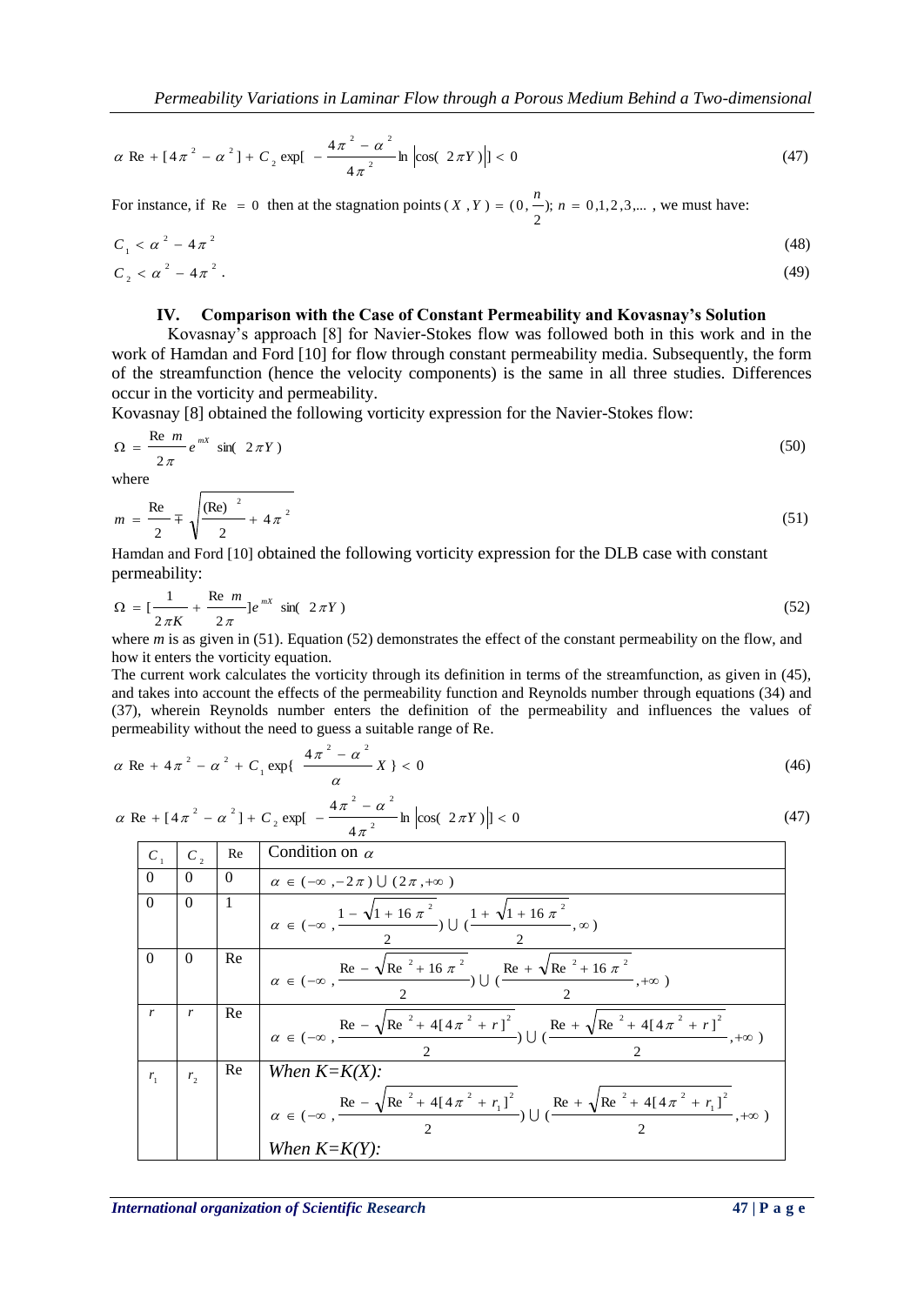$$
\alpha \in (-\infty, \frac{\text{Re } -\sqrt{\text{Re }^2 + 4[4\pi^2 + r_2]^2}}{2}) \cup (\frac{\text{Re } +\sqrt{\text{Re }^2 + 4[4\pi^2 + r_2]^2}}{2}, +\infty)
$$

Table 1. Ranges of Values of  $\alpha$  at the Stagnation Points

#### **IV. Graphical Representation of Solutions**

In what follows we present the solutions for cases 1 and 2 graphically, using two- and three-dimensional plots for permeability, streamfunction and vorticity over a sub-region of the flow domain.

# **For Case 1:**

Equation (37) can be shown in the following two-dimensional figures for the values of  $C_2 = 1, 2, 5, 10$  and 20, and Re = 0, 1, and 10. The values of  $\alpha$  used are in accordance with **Table** 2.

| Re             | $\alpha = 10 + \frac{\text{Re} + \sqrt{\text{Re}^2 + 4[4\pi^2 + 1]^2}}{4}$<br>$\mathfrak{D}$ |
|----------------|----------------------------------------------------------------------------------------------|
| $\overline{0}$ | $\alpha = 4\pi^2 + 11$                                                                       |
| 1              | $\alpha = \frac{21}{2} + \frac{1}{2}\sqrt{1 + 4(4\pi^2 + 1)^2}$                              |
| 10             | $\alpha = 15 + \sqrt{25 + 4(4\pi^2 + 1)^2}$                                                  |



For the range of Re tested, permeability changes are very small between stagnation points (at  $Y=0.5$  and  $Y=1$ ) and a noticeable increase takes place as we get closer to the stagnation point. The amount of increase in permeability is greater for greater values of  $C_2$ , as shown in Fig. 1.1-1.5. A typical three-dimensional graph of *K* (*Y* ) is given in Fig. 1.6 which shows the permeability distribution as we approach the stagnation point at  $Y=1$ .

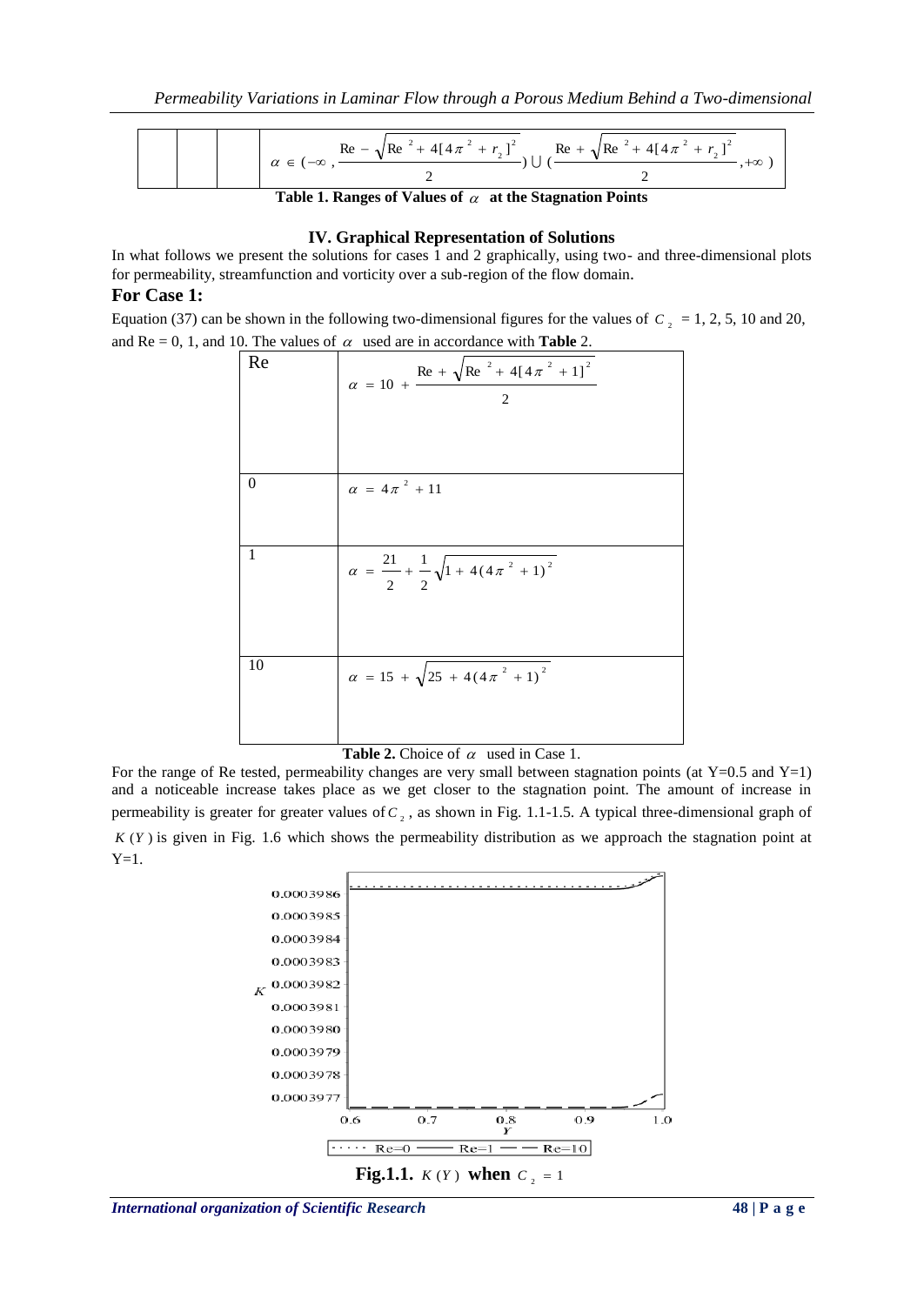

**Fig 1.4.**  $K(Y)$  when  $C_2 = 10$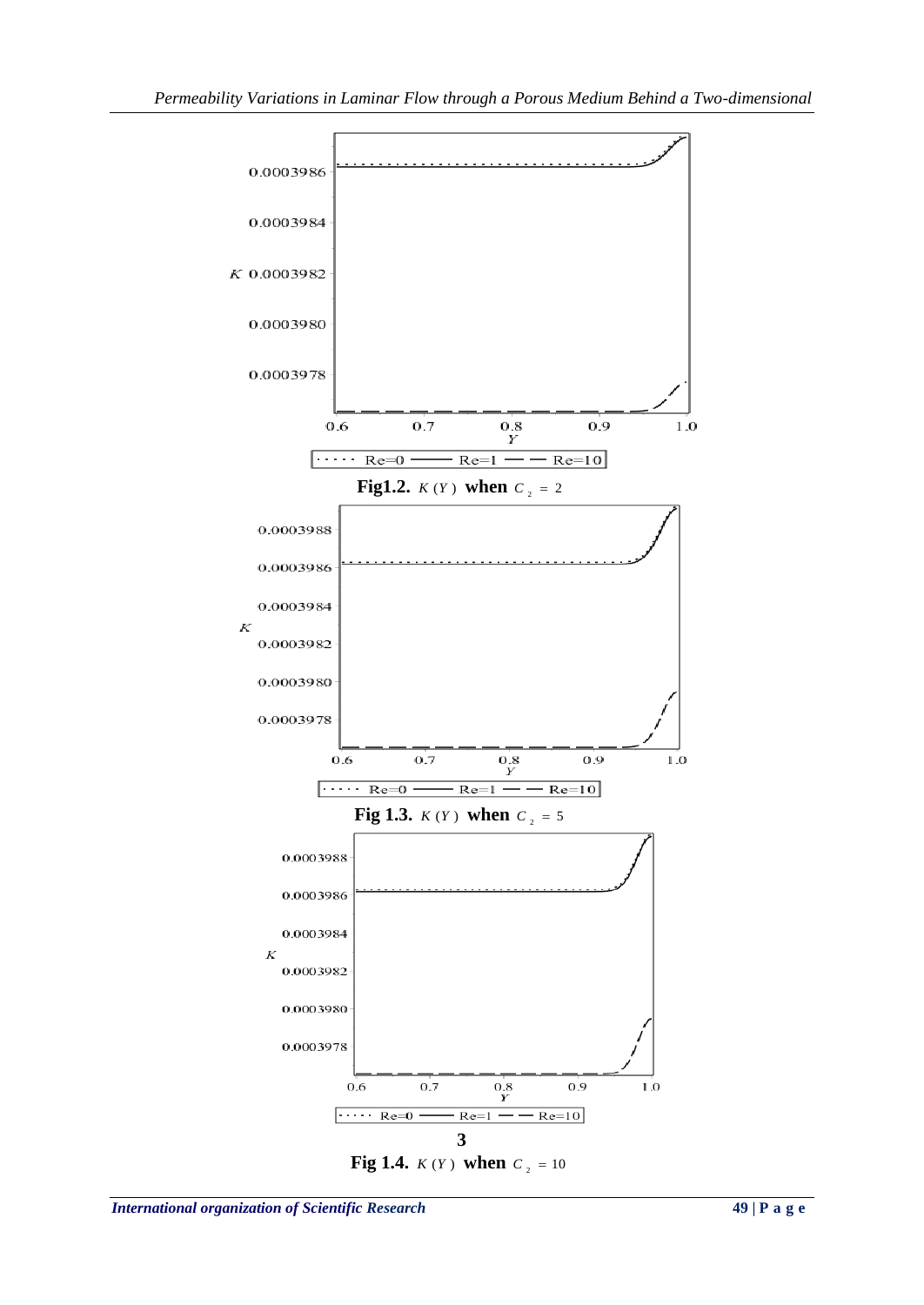

**Fig 1.6.**  $K(Y)$  when  $C_2 = 20$  and  $Re = 10$ 

# **For Case 2:**

Equation (34) is shown graphically in the following Figs. 2.1 and 2.2. While small changes in the permeability distribution  $K(X)$  take place as we increase Re, a noticeable increase takes place as we get closer to the stagnation point at  $X = 0$ . The choice of  $\alpha$  in this case is determined using **Table** 3.

| Re | $\alpha = 10 + \frac{\text{Re} + \sqrt{\text{Re}^2 + 4[4\pi^2 + 4]^2}}{4}$ |
|----|----------------------------------------------------------------------------|
|    | $\alpha = 4\pi^2 + 14$                                                     |
|    | $\alpha = \frac{21}{2} + \frac{1}{2}\sqrt{1 + 4(4\pi^2 + 4)^2}$            |
| 10 | $\alpha = 15 + \sqrt{25 + 4(4\pi^2 + 4)^2}$                                |

| <b>Table 3.</b> Choice of $\alpha$ used in Case 2. |  |  |
|----------------------------------------------------|--|--|
|                                                    |  |  |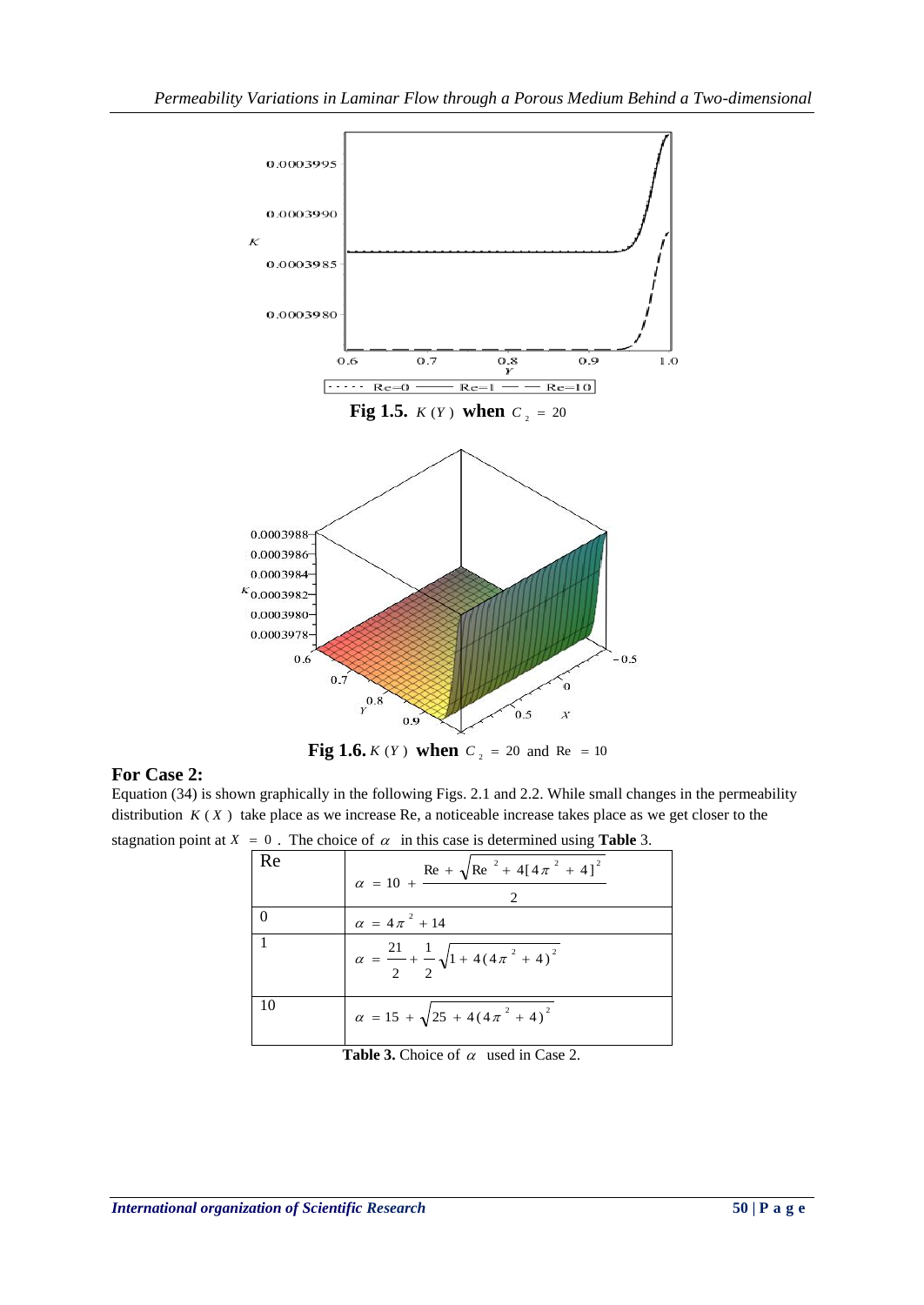

The streamfunction distribution is given by equation (44). Streamsurfaces are shown in **Figs.** 3.1-3.4 for different values of  $\alpha$ . The values of  $\alpha$  are selected here are for illustration purposes and show regions of changes in streamfunction. Changes in  $\alpha$  result in changes in the location of the maximum and minimum locations as we approach stagnation points.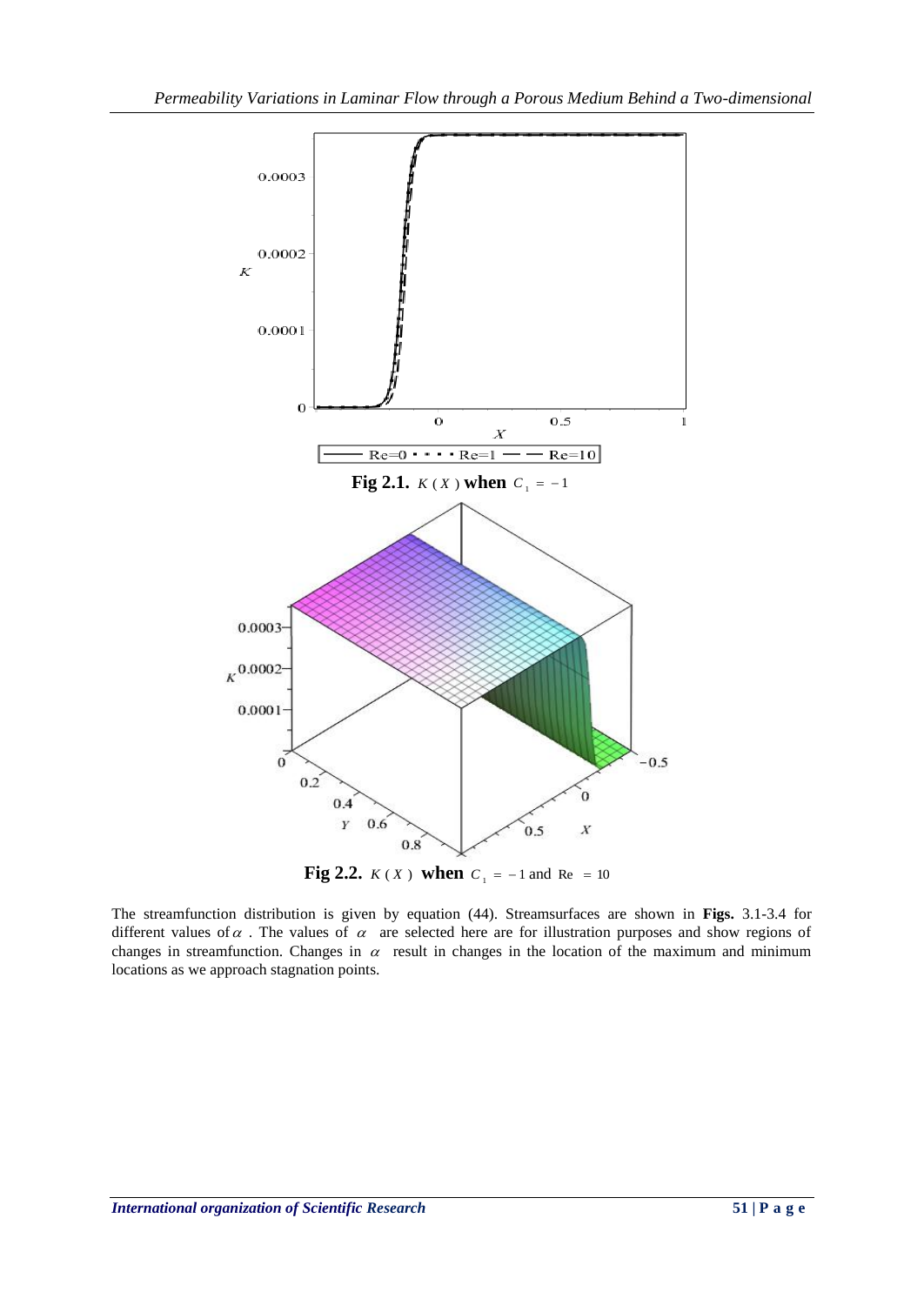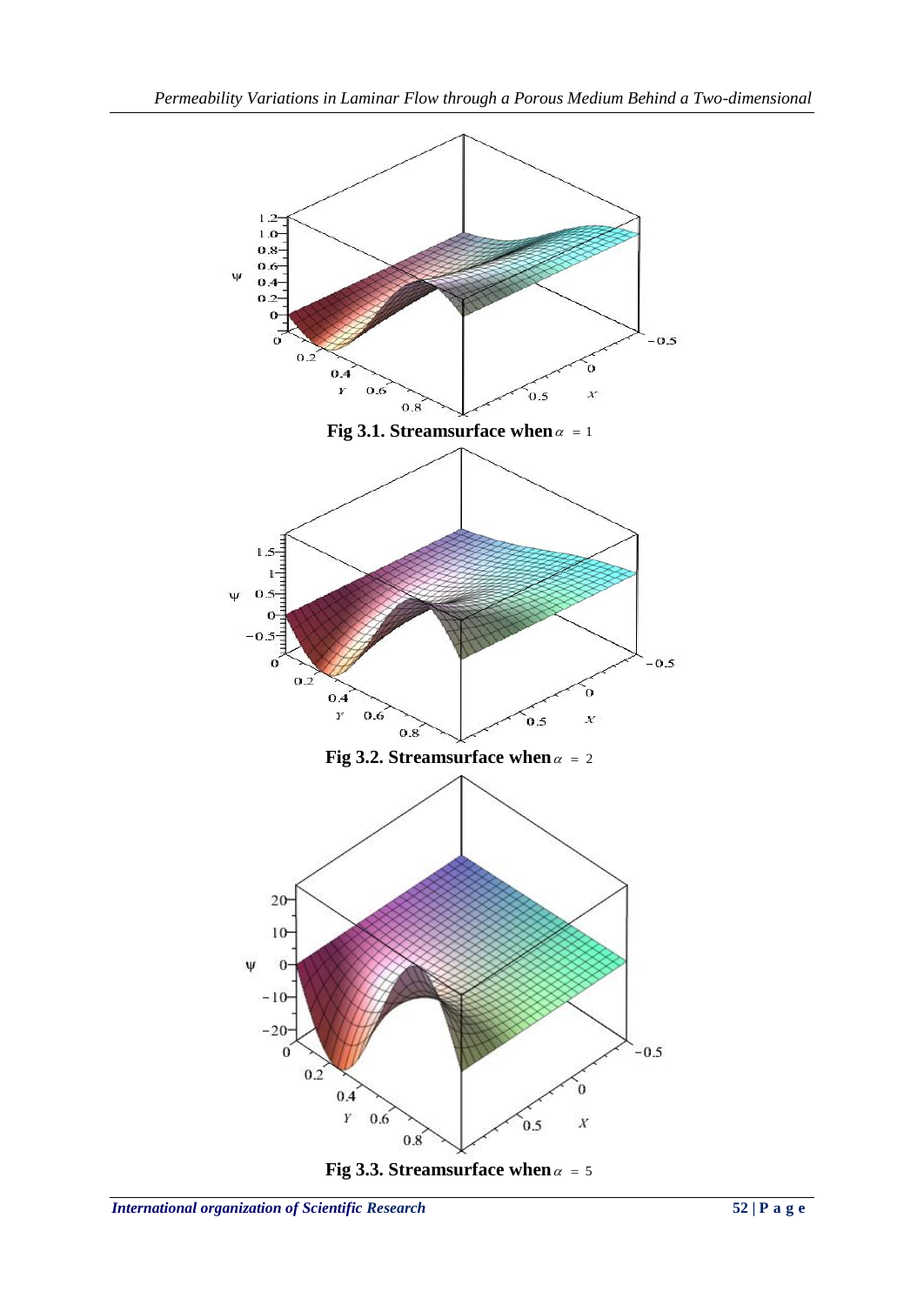

Vorticity distribution, (45), is shown in **Figs.** 4.1-4.4 for different values of  $\alpha$ . The values of  $\alpha$  are selected here for illustration purposes and show the significant changes in vorticity. Changes in  $\alpha$  result in changes in the location of the maximum and minimum locations as we approach stagnation points.

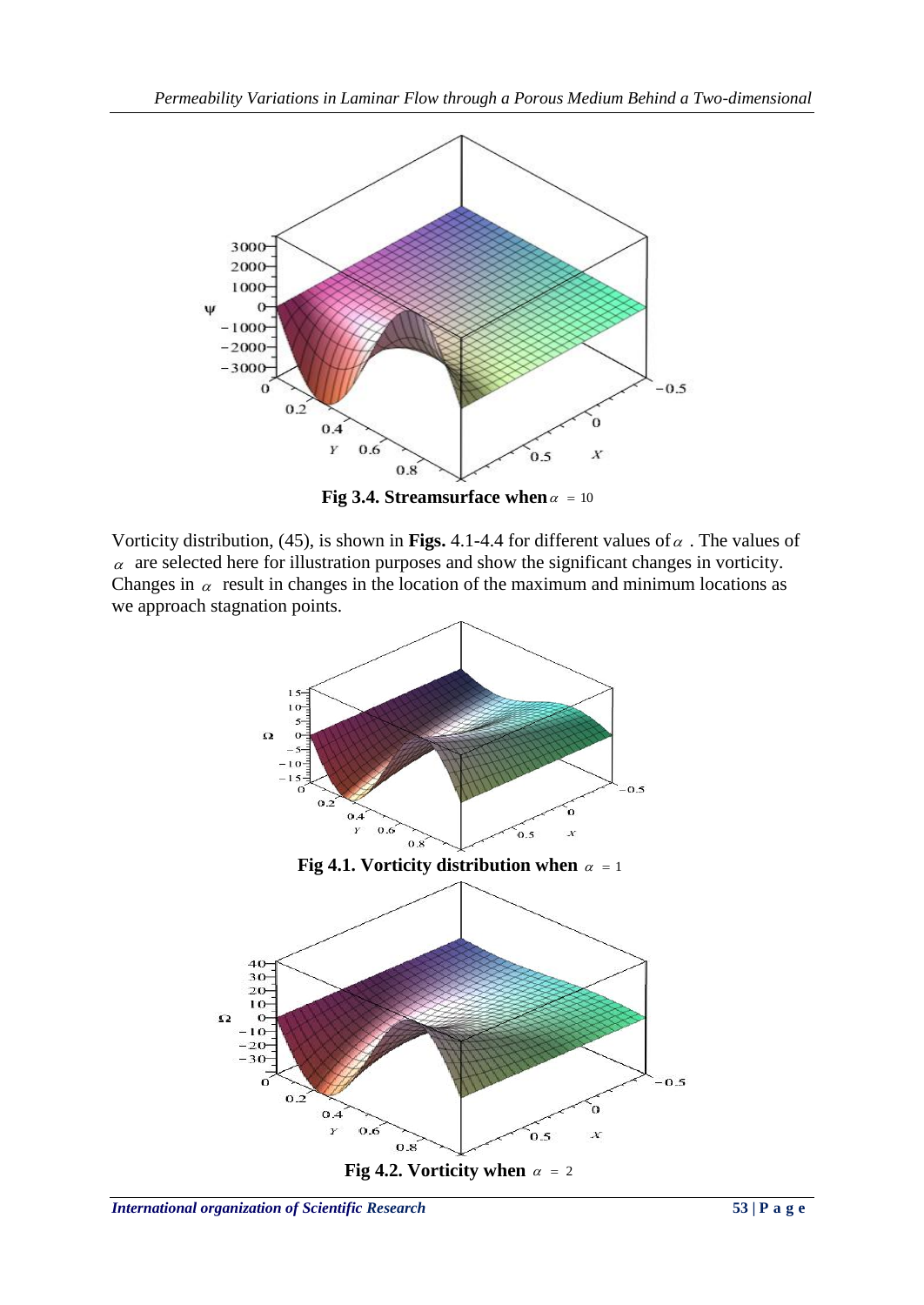

**Fig 4.4.** Vorticity when  $\alpha = 10$ 

### **V. CONCLUSION**

The problem of flow through a variable-permeability porous structure behind a two-dimensional grid was considered in this work in order to determine the permeability functions under which the streamfunction is periodic in *Y*. A method of linearization bases on Kovasznay's approach has been

followed in this work, and solutions have been found with the assumptions that  $Y \neq -1, 2, 3, ...$ 4  $Y \neq \frac{n}{n}$ ;  $n = 1, 2, 3, ...$ 

and  $\alpha \neq 2\pi$ . Conditions on the arbitrary constants that are involved in the permeability functions have been stated in (46) and (47). Stagnation points of the flow occur at

$$
(\,X\,\,, Y\,) = (0\,frac{n}{2});\, n\,=\,0\,,\,1\,,2\,,3\,,\ldots\,.
$$